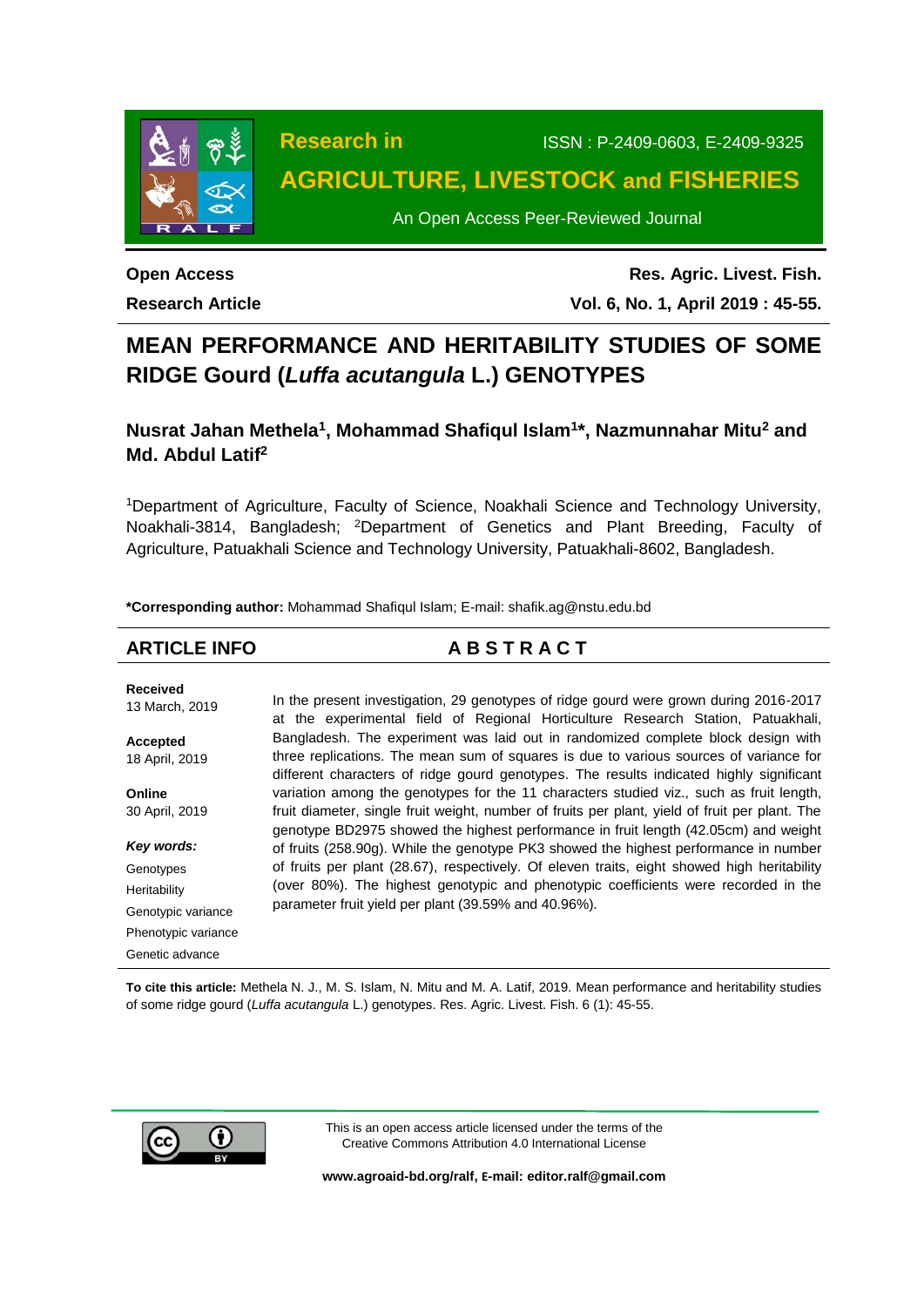### **INTRODUCTION**

Ridge gourd (*Luffa acutangula* L.) is one of the most popular cucurbitaceous vegetable having chromosome number  $2n = 26$ . It is a monoecious and highly cross pollinated crop in which a large amount of variations are observed for most of the economically important traits. Variability found in shape, size and colour of fruits is most conspicuous. Genetic resources use can be highly enhanced through characterization and evaluation. Characterization of genetic resources is regarded as an important activity for gene banks. It involves determining the expression of highly heritable characters, ranging from morphological features to seed proteins and possibly including molecular markers. Such characters enable easy and quick discrimination among phenotypes and allow simple grouping of the accessions (Engels and Visser, 2003). In addition to morphological markers, scoring of such characters allows establishment of systematic relationship among accessions. This directly facilitates utilization of collections and allows detection of misidentification (Bretting and Widrlechner, 1995). It also results in a better insight in the composition of a collection and the coverage of genetic diversity. Knowledge of the amount of variability and heritability aids the crop breeder for effecting improvement in any crop by choosing suitable breeding technique. This necessitates the evaluation of the assemblage for various requirements in the single environment. Therefore, occurrence of adequate genetic variability is an essential pre-requisite for all crop improvement programmes. The source material for genetically improvement would be identified by studying the amount of variability available in the gene pool or germplasm.

### **MATERIALS AND METHODS**

### **Experimental site and genotypes**

This experiment was conducted during the period of 2015-16 at Regional Horticulture Research Station (RHRS), Patuakhali, Bangladesh. The soil was silty clay loam having pH value of 6.8. In this experiment, twenty-nine genotypes were used as test crop. Of these, twenty genotypes (BD2982, BD2975, BD2978, BD2981, BD2985, BD2992, BD2883, BD2994, BD2995, BD2997, BD2999, BD3000, BD3001, BD3007, BD3012, BD3017, BD3018, BD3028, BD3031 and BD3040) were obtained from PGRC, BARI, Gazipur. Eight local genotypes (PK1, PK2, PK3, PK4, PK5, PK6, PK8, PK9) were collected from different parts of southern Bangladesh and one (BARI Jhinga-1) check variety was collected from RHRS, Patuakhali. Treated seed were sowed and 15 days old seedlings were transplanted in the main field with recommended spacing  $(1.5 \times 1.5 \text{ m}^2)$ following RCBD with 3 replications. Proper management practices were done.

### **Data collection**

Data were collected in respect of the following parameters to assess plant growth; yield attributes and yields as influenced by different treatments of the experiment.

### *Plant height (cm)*

Plant height was measured in centimeter (cm) by a meter scale at harvest from the point of attachment of the leaf to the ground level up to the tip.

#### *Days to 1st male flowering and 1st female flowering*

Days to first male flowering and first female flowering were counted when plants of a plot produced first male flower and first female flower respectively.

#### **Fruit length, diameter, thickness (cm)**

Fruit length, diameter, thickness were measured and expressed in centimeter.

#### **Number of fruits per plant**

Average number of fruits produced per plant was recorded for the whole growing period and expressed in fruits per plant.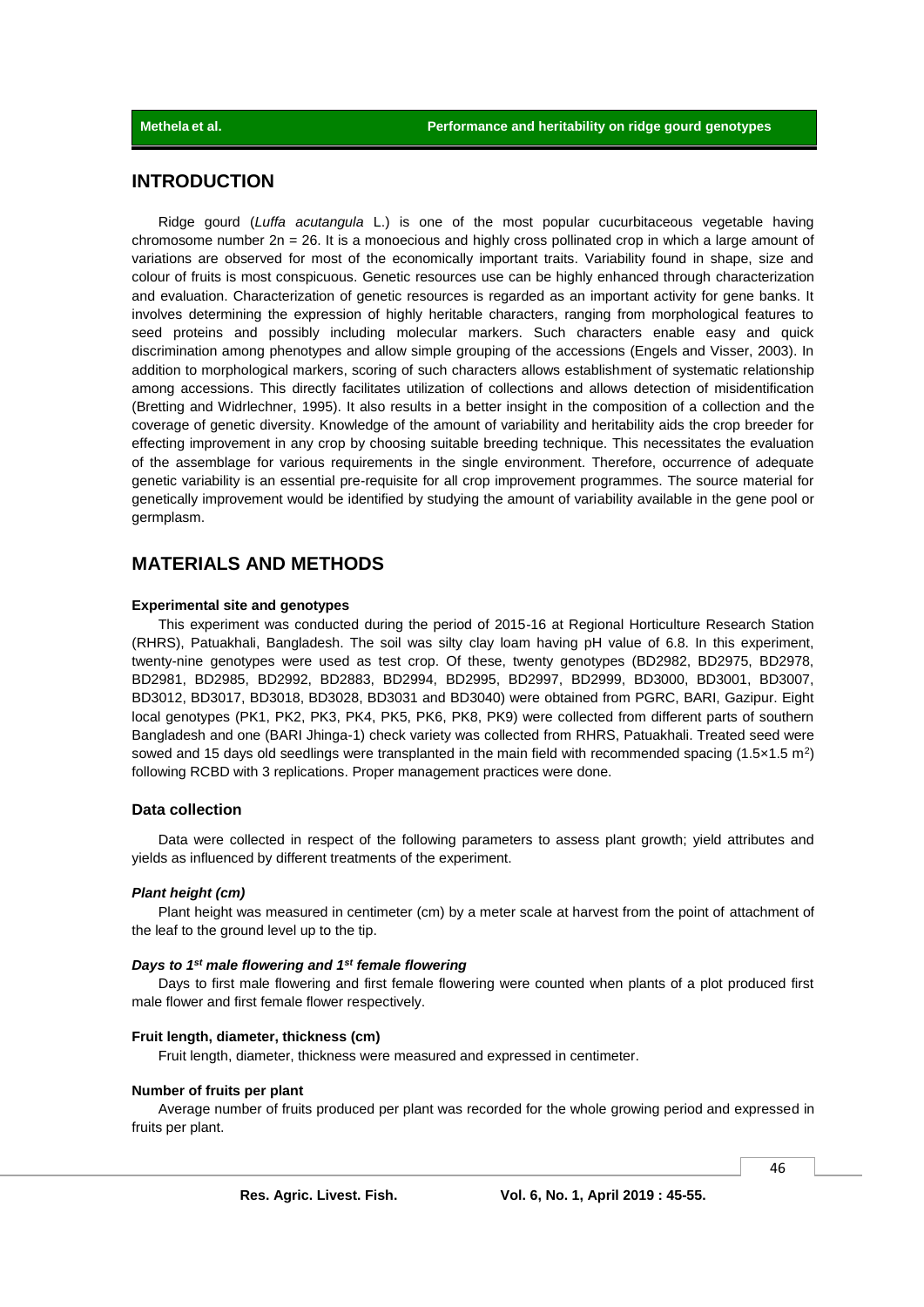### **Individual fruit weight (g)**

The weight of individual fruit was measured and average weight was expressed in gram.

### **Fruit yield per plant (g) and weight of 100 seeds (g)**

Total fruit produced for the whole growing period by a plant and Cleaned 100 seeds were weighed, and then recorded in gram.

### **Total soluble solids (TSS) (<sup>0</sup>brix, %)**

The sugar contents of individual fruits were determined by using hand held refractometer.

### *Analysis of variance (ANOVA)*

The collected data were statistically analyzed with Duncan's Multiple Range test (DMRT) following Steel and Torrie (1960). Least Significance Difference (LSD) test was evaluated for the interpretation of the results (Gomez and Gomez, 1984). Univariate analysis of the individual character (analysis of variance) was done by computer using STAR (Statistical Tools for Agricultural Research) software.

#### *Estimation of genotypic and phenotypic variances*

Genotypic and phenotypic variances were estimated according to the formula given by Johnson *et al.* (1955).

$$
\pi^2 - \frac{\text{GMS-EMS}}{\text{GMS}}
$$

Genotypic variance,  $\overline{5}$   $\overline{5}$  Where, GMS = genotypic mean square, EMS = error mean square, r = replication no.

Phenotypic variance,  $\sigma_{ph}^2 = \sigma_g^2 + EMS$  or  $\sigma_{ph}^2 = \sigma_g^2 + EMS$ 

### *Estimation of genotypic co-efficient of variation (GCV) and phenotypic co-efficient of variation (PCV)*

Genotypic and phenotypic co-efficient of variation were estimated according to Burton, 1952 and Singh and Chaudhury, 1985, respectively.

$$
GCV (%) = \frac{\sqrt{\sigma_g^2}}{\bar{x}} \times 100 \qquad PCV (%) = \frac{\sqrt{\sigma_{ph}^2}}{\bar{x}} \times 100
$$
  
and  
Where,  $\sigma_g^2 = \text{Genotypic variance}, \sigma_{ph}^2 = \text{Phenotypic variance}, \overline{x} = \text{Population mean}$ 

### **RESULTS and DISCUSSION**

### **Yield contributing characters and yield**

### *Plant height, Days to first male flower and first female flower*

Different genotypes varied significantly for plant height, Days to first male flower and first female flower of ridge gourd (Table 1). The maximum plant height (988.30 cm) was found in BD2985 and the minimum plant height (492.00 cm) in check variety. The average plant height was recorded 719.43 cm. The plant height of BD2981 (611.00 cm) and pk6 (607.70 cm) was statistically similar. The plant height of BD2978 (582.00 cm) and pk2 (585.70 cm) was statistically similar. The genotypes BD3031 varied non-significantly with BD2999. Similarly the genotypes BD2999 varied significantly with the genotype BD3018 and BD3018 with BD2992. The maximum days to first male flower (64.33), first female flower (70.33) both were recorded in BD2999 and the minimum (59.33) in days to first male flower, minimum (64.67) in days to first female flower both in PK6. The average days to first male flower and first female flower were recorded 61.55 and 66.33, respectively.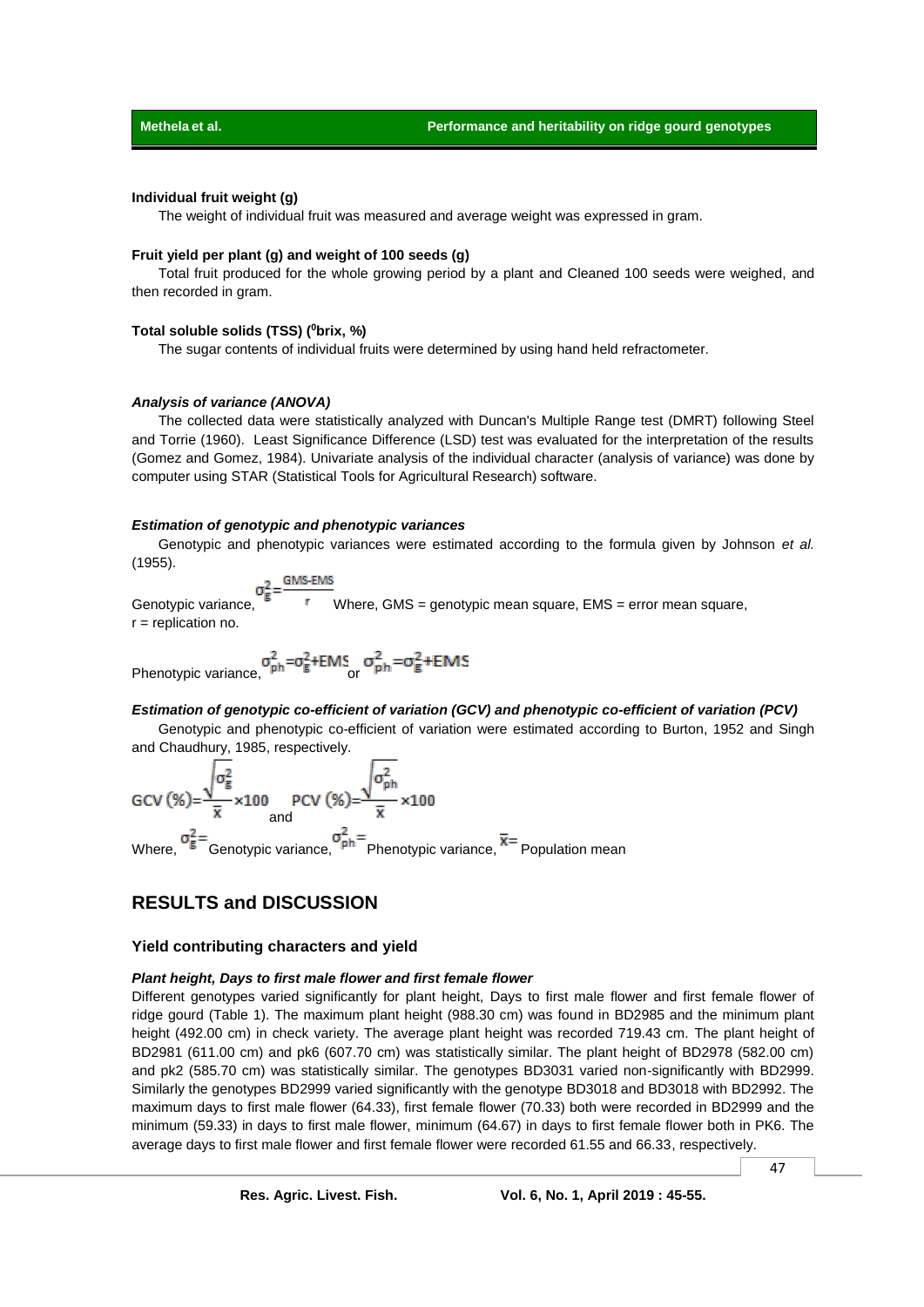| <b>Genotypes</b> | <b>Plant height</b><br>(cm) | Days to first<br>male flower | Days to first<br>female flower | <b>Fruit</b><br>length (cm) | <b>Fruit diameter</b><br>(cm) | Fruit<br>thickness (cm) |
|------------------|-----------------------------|------------------------------|--------------------------------|-----------------------------|-------------------------------|-------------------------|
| BD2985           | 988.30 a                    | 62.00 a-f                    | 65.67 cde                      | 21.40 hi                    | 4.78 a-d                      | 0.30c                   |
| BD2993           | 677.30 q                    | 61.00 b-f                    | 65.67 cde                      | 26.43 ef                    | 4.83 a-d                      | 0.40 <sub>b</sub>       |
| BD2972           | 864.00 e                    | 61.00 b-f                    | 66.00 b-e                      | 34.07 b                     | 4.75 a-e                      | 0.30c                   |
| <b>BD2994</b>    | 790.00 i                    | 64.00 ab                     | 70.33 a                        | 22.43 gh                    | $4.53 b - g$                  | 0.30c                   |
| BD3031           | 815.30 g                    | 61.67 a-f                    | 66.33 b-e                      | 18.00j                      | $4.03$ fgh                    | 0.29c                   |
| BD3007           | 508.30 w                    | 62.33 a-f                    | 66.00 b-e                      | 31.17 c                     | 4.73 а-е                      | 0.20 <sub>d</sub>       |
| PK3              | 618.30 r                    | 59.67 f                      | 65.33 de                       | 8.731                       | 3.43i                         | 0.20 <sub>d</sub>       |
| BD2992           | 805.30 i                    | 60.33 def                    | 65.33 de                       | 27.73 de                    | 4.73 а-е                      | 0.31c                   |
| BD3017           | 760.00 k                    | 60.67 c-f                    | 66.33 b-e                      | 22.30 gh                    | 4.77 a-d                      | 0.31c                   |
| Check variety    | 492.00 x                    | 60.67 c-f                    | 65.33 de                       | 30.50 cd                    | 4.23 d-h                      | 0.30c                   |
| <b>BD3028</b>    | 760.70 k                    | 62.00 a-f                    | 69.00 abc                      | 26.67 e                     | 4.73 a-e                      | 0.19 <sub>d</sub>       |
| BD2995           | 716.70 o                    | 61.00 b-f                    | 65.67 cde                      | 27.37 e                     | $4.43 b - g$                  | 0.51a                   |
| BD3001           | 928.30 b                    | 63.33 a-d                    | 69.00 abc                      | 23.33 fgh                   | 5.03 ab                       | 0.31c                   |
| <b>BD2999</b>    | 812.00 gh                   | 64.33 a                      | 69.33 ab                       | 14.70 k                     | 4.67 a-e                      | 0.31c                   |
| <b>BD3018</b>    | 809.00 hi                   | 62.33 a-f                    | 68.33 a-d                      | 24.77 efg                   | $4.50 b - q$                  | 0.31c                   |
| PK9              | 724.30 n                    | 60.33 def                    | 66.00 b-e                      | 14.80 k                     | 4.83 a-d                      | 0.40 <sub>b</sub>       |
| PK1              | 731.00 m                    | 59.67 f                      | 66.00 b-e                      | 26.63 e                     | 4.90 abc                      | 0.30c                   |
| <b>BD3000</b>    | 912.70 c                    | 62.67 a-f                    | 67.33 a-e                      | 30.73 cd                    | 3.77 hi                       | 0.31c                   |
| BD3040           | 520.00 v                    | 62.33 a-f                    | 66.67 b-e                      | 26.17 ef                    | $4.63a-f$                     | 0.30c                   |
| BD2981           | 611.00 s                    | 60.33 def                    | 66.33 b-e                      | 26.90 e                     | 4.73 а-е                      | 0.40 <sub>b</sub>       |
| PK <sub>2</sub>  | 585.70 t                    | $61.33 a-f$                  | 65.33 de                       | 27.27 e                     | $4.00$ gh                     | 0.30c                   |
| PK <sub>6</sub>  | 607.70 s                    | 59.33 f                      | 65.00 de                       | 25.77 ef                    | $4.53 b - g$                  | 0.30c                   |
| PK8              | 557.00 u                    | 62.00 a-f                    | 68.33 a-d                      | 15.07 k                     | 4.30 c-h                      | 0.41 <sub>b</sub>       |
| <b>BD2978</b>    | 582.00 t                    | 63.00 a-e                    | 67.67 a-e                      | 18.97 ij                    | 4.83 a-d                      | 0.31c                   |
| BD3012           | 744.301                     | 60.00 ef                     | 65.67 cde                      | 14.33 k                     | $4.50 b - q$                  | 0.30c                   |
| BD2975           | 507.00 w                    | 61.00 b-f                    | 66.33 b-e                      | 42.07 a                     | $4.57b - q$                   | 0.30c                   |
| PK4              | 697.30 p                    | 63.33 a-d                    | 67.00 a-e                      | 27.83 de                    | 4.13 e-h                      | 0.30c                   |
| BD2997           | 850.70 f                    | 59.67 ef                     | 64.67 e                        | 14.27 k                     | 5.00 ab                       | 0.31c                   |
| PK <sub>5</sub>  | 887.30 d                    | 63.67 abc                    | 69.33 ab                       | 24.57 efg                   | 5.20a                         | 0.30c                   |
| LSD(0.05)        | 5.86                        | 2.71                         | 1.00                           | 1.00                        | 0.51                          | 0.03                    |

Table 1. Mean performance of growth characters of 29 ridge gourd genotypes

Means separated by uncommon letters in order of alphabetic preferences are significantly different from each other at  $p=0.05$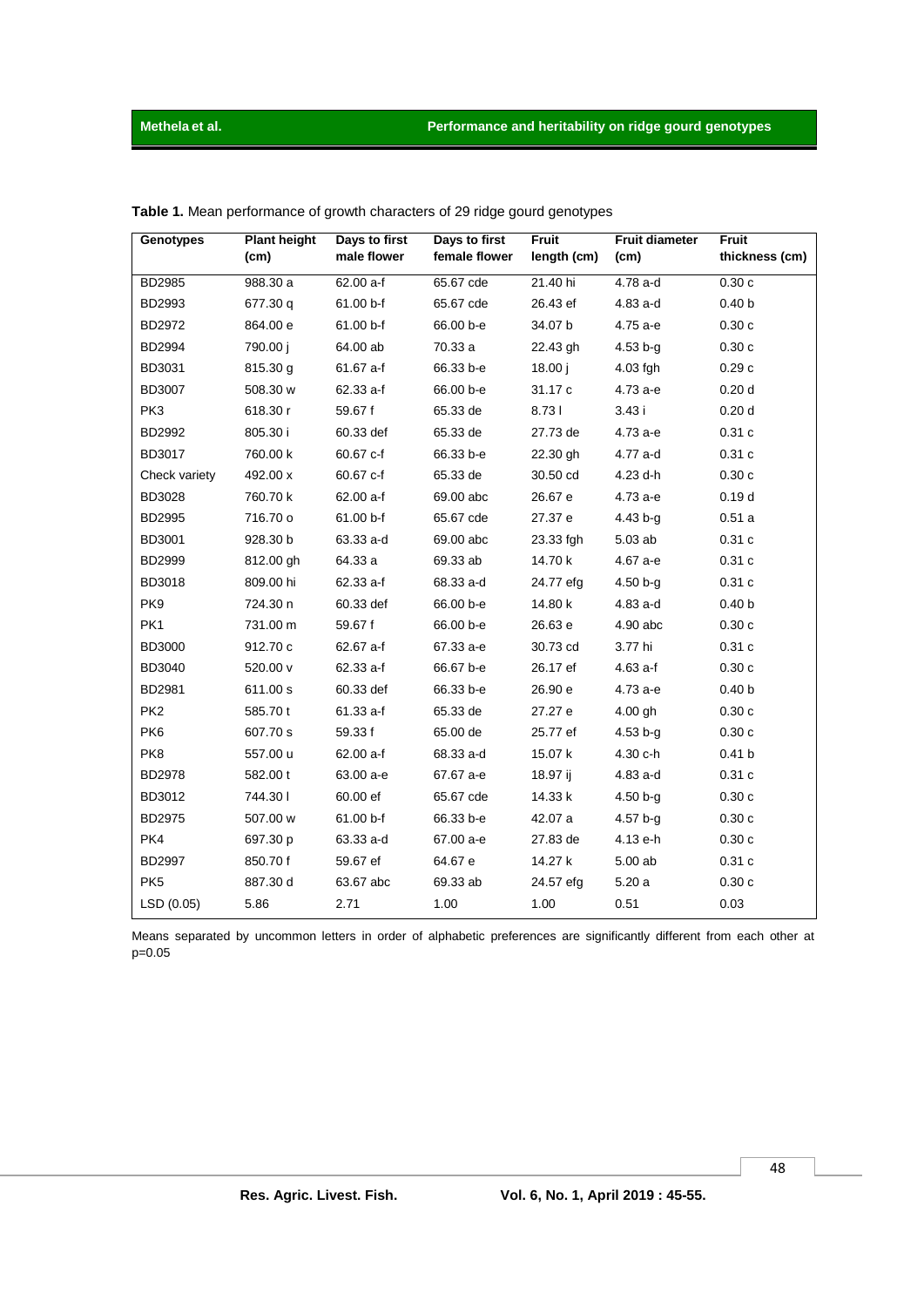### *Fruit length, diameter, thickness (cm)*

Fruit length, diameter, thickness of ridge gourd varied significantly (Table 1). The longest fruit (42.05 cm) was recorded in BD2975 and the shortest fruit (8.73 cm) was observed in PK3 genotypes. The average fruit length was found 23.96 cm. Shinde et al. (2003a) reported that Punjab Sadabahar recorded the greatest average fruit length (28.73 cm). The highest fruit diameter (5.20 cm) was recorded from the germplasm PK5 which was closely followed (5.03 cm and 5.00) by BD2997 and BD3001, while the lowest fruit diameter (3.43 cm) was produced by PK3 genotypes. The average fruit diameter was recorded as 4.56 cm**.** The maximum fruit thickness (0.51 cm) was found in BD2995 and the minimum fruit thickness (0.20 cm) in BD3031, BD3007 and BD3028. The average fruit thickness was recorded as 0.31.The fruit thickness of BD2981, BD2993, PK9 and PK6 were statistically similar.

#### *Number of fruits/plant, Individual fruit weight and Fruit yield/plant*

Different genotypes varied significantly in terms of number of fruits/plant of ridge gourd (Table 2). The maximum number of fruits/plant (28.67) was observed in PK3 and the minimum number (6.00) was observed in PK4 genotypes. The average number of fruits/plant was found 14.2. The highest individual weight of fruit weight (258.90 g) was obtained in BD2975 .which was related to BD3018 and BD3000 and the lowest weight (43.77 g) in PK3. The average weight of individual fruit was 157.71 g. Shinde et al. (2003a) reported that Punjab Sadabahar produced highest fruit weight (115.33 g). In case of fruit yield/plant, the average fruit yield/plant was found 2.13 kg. The highest fruit yield/plant (4.41 kg) was found in BD3000 which was significantly different from all other genotypes. The lowest yield/plant (0.77 kg) was found in PK4 genotypes. Shinde et al. (2003b) recorded the highest yield with 1.76 kg/vine.

### *Weight of 100 seeds and TSS*

Weight of 100 seeds of ridge gourd varied significantly due to different genotypes (Table 2). The average weight of 100 seeds was recorded to be 26.17 g and the highest weight of 100 seeds (36.00 g) was attained in check variety and the lowest weight (7.00 g) was observed in BD2993.The highest TSS was recorded to be 5.67 in BD3017 and the lowest TSS (3.57) was attained in BD2975 and the average of TSS was 4.45.

#### *Analysis of variance of the experimental materials*

The ANOVA of the experimental materials for all the characters of is given in Table 3. Results showed that there were significant variations among the materials for all the characters studied. This shows the presence of considerable genetic variability among the ridge gourd genotypes. Similar finding were reported by Karuppiah et al. (2005), Rao et al. (2002), Singh et al. (2002) and Hegade et al.(2009) in ridge gourd. The morphological traits are controlled by a number of genes and are highly influenced by the environment, whereas molecular markers are not confounded by the environmental effects. For more efficient determination of genetic diversity in ridge gourd genotypes with the morphological traits, molecular system could be utilized. Nevertheless, the information about the genetic diversity in the 29 genotypes of ridge gourd could be successfully utilized in further breeding programs.

Genotype, BD2975 showed maximum fruit length (42.05cm) and had highest individual fruit weight (258.90g). PK3 showed shortest fruit (8.73cm) but highest number of fruits/plant (28.67).Yield per plant showed maximum deviation from their mean and some of the traits like fruit weight, fruit length and number of fruits per plant showed significant variation within the genotype indicating the role of environment in expression of these traits. The highest yielded ridge gourd genotype is BD3000 (4.41 kg) which was significantly different from all other genotypes. The lowest yield/plant (0.77 kg) was found in PK4 genotype. In case of ridge gourd, cluster bearing is important traits and most of the genotypes are very small fruited. Genotype PK3 has cluster bearing character. It is more attractive to consumers (Choudhary et al., 2010). Similar finding were reported by Rao et al. (2002), Singh et al.(2002) and Hegade et al. (2009) in ridge gourd.

### **Study of variability for yield and yield contributing characters**

Genotypic and phenotypic variance, heritability, genetic advance and genetic advance in percentage of mean were estimated and presented in Table 4 and 5.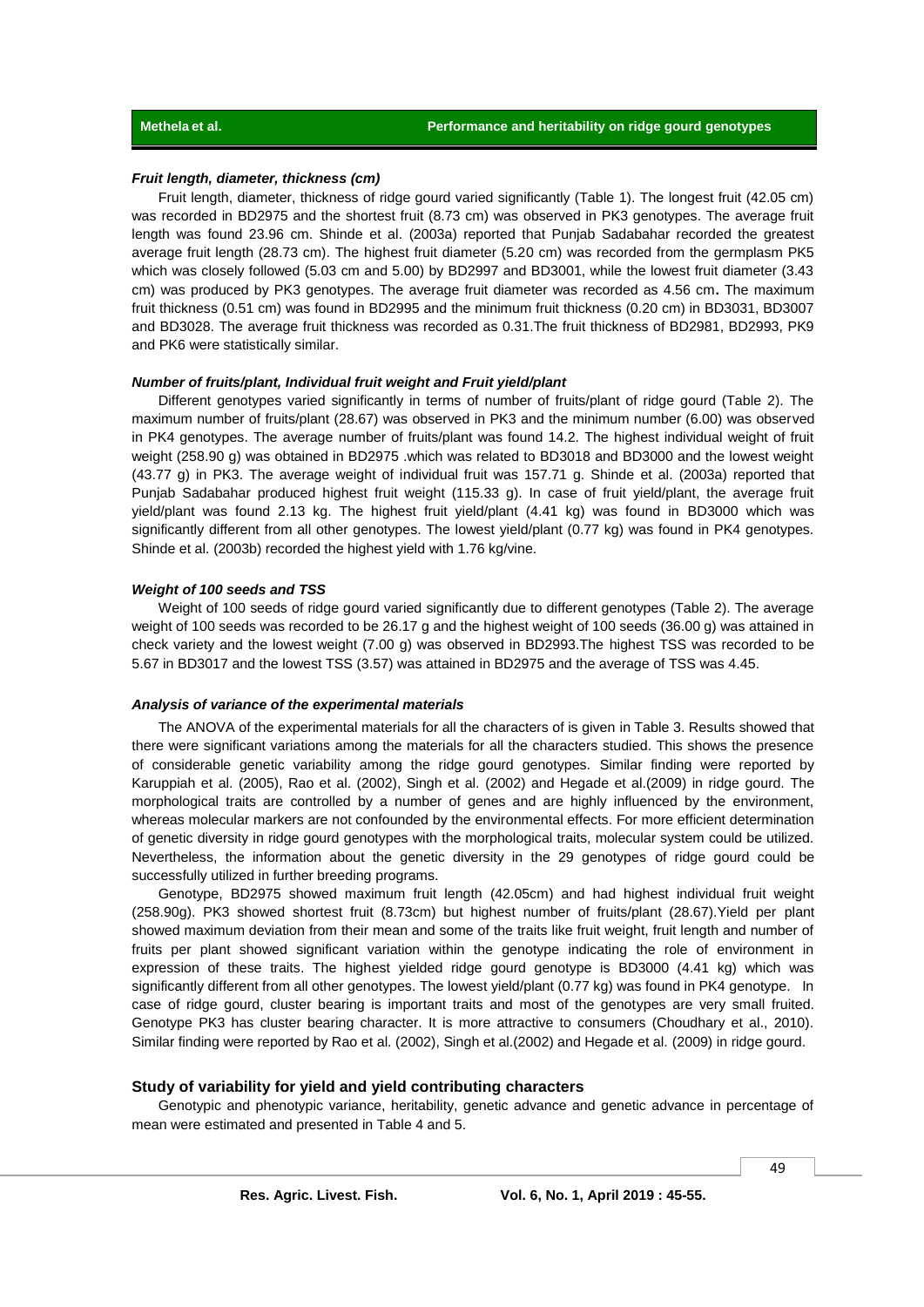| Genotypes       | <b>Number of fruits</b><br>per plant | <b>Individual fruit</b><br>weight (g) | <b>Fruit Yield per</b><br>plant (kg) | $100$ seed<br>weight (g) | <b>Total soluble</b><br>solid (%) |
|-----------------|--------------------------------------|---------------------------------------|--------------------------------------|--------------------------|-----------------------------------|
| <b>BD2985</b>   | 10.67 i-m                            | 138.70 $\overline{ij}$                | 1.48 jkl                             | 30.00 f                  | 4.00e                             |
| BD2993          | $12.33$ g-l                          | 190.30 d                              | 2.35 fgh                             | 7.00q                    | 4.00e                             |
| BD2972          | 13.00 e-k                            | 210.70 c                              | 2.73 ef                              | 24.00                    | 4.00e                             |
| BD2994          | 10.00 klm                            | 181.60 ef                             | 1.81 cd                              | 33.00 d                  | 4.07 e                            |
| BD3031          | 14.67 e-h                            | 214.70 c                              | 3.15 ghi                             | 30.00 f                  | 4.00e                             |
| <b>BD3007</b>   | 13.00 e-k                            | 159.00 h                              | 2.07 ghi                             | 23.00 m                  | 5.00c                             |
| PK3             | 28.67 a                              | 43.77 o                               | $1.25$                               | 35.00 b                  | 4.00e                             |
| BD2992          | 10.67 $j$ -m                         | 133.30 jk                             | 1.42 jkl                             | 20.00 o                  | 5.00c                             |
| BD3017          | 11.00 j-m                            | 186.90 de                             | 2.05 ghi                             | 26.00 j                  | 5.67 a                            |
| Check variety   | 25.00 b                              | 158.70 h                              | 3.95 b                               | 36.00 a                  | 4.00e                             |
| <b>BD3028</b>   | 14.67 e-h                            | 175.70 fg                             | 2.57 ef                              | 22.00 n                  | 5.00c                             |
| BD2995          | 14.33 e-i                            | 169.40 g                              | $2.43$ fg                            | 33.00 d                  | 4.33 de                           |
| <b>BD3001</b>   | 10.33 klm                            | 193.20 d                              | 1.98 hi                              | 27.00 i                  | 4.00e                             |
| <b>BD2999</b>   | 17.67 cd                             | 161.00 h                              | 2.84 de                              | 20.00 o                  | 5.00c                             |
| BD3018          | 11.33 i-m                            | 227.10 b                              | 2.57 ef                              | 25.00 k                  | 4.00e                             |
| PK9             | 15.67 def                            | 87.67 m                               | 1.37 kl                              | 34.00 c                  | 4.50 d                            |
| PK1             | 16.00 de                             | 88.23 m                               | 1.41 jkl                             | 29.00 g                  | 5.50 ab                           |
| BD3000          | 19.67 c                              | 224.10 b                              | 4.41 a                               | 26.00 j                  | 4.00e                             |
| BD3040          | 15.00 d-g                            | 174.80 fg                             | 2.62 ef                              | 27.00 i                  | 5.20 bc                           |
| BD2981          | 8.67 m                               | 168.30 g                              | 1.46 jkl                             | 20.67 o                  | 4.00e                             |
| PK <sub>2</sub> | 13.67 e-j                            | 145.00 i                              | 1.98 hi                              | 28.00 h                  | 5.00c                             |
| PK6             | 13.00 e-k                            | 117.201                               | 1.52 jkl                             | 20.00 o                  | 5.00c                             |
| PK8             | 20.00c                               | 65.33 n                               | 1.30 <sub>1</sub>                    | 30.67 ef                 | 4.00 <sub>e</sub>                 |
| <b>BD2978</b>   | 12.67 f-k                            | 187.30 de                             | 2.37 fgh                             | 27.00 i                  | 5.00c                             |
| BD3012          | 11.67 h-m                            | 111.101                               | 1.29                                 | 25.00 k                  | 5.00c                             |
| BD2975          | 13.00 e-k                            | 258.90 a                              | 3.36c                                | 31.00 e                  | 3.50f                             |
| PK4             | 6.00n                                | 127.90 k                              | 0.77 m                               | 25.00 k                  | 4.00e                             |
| BD2997          | $15.00 d-g$                          | 118.401                               | 1.77 ijk                             | 17.33 p                  | 4.33 de                           |
| PK <sub>5</sub> | 9.33 lm                              | 155.30 h                              | 1.45 jkl                             | 27.33 hi                 | 4.00e                             |
| LSD (0.05)      | 2.60                                 | 7.26                                  | 0.36                                 | 0.05                     | 0.13                              |

Table 2. Mean performance of growth, yield and quality characters of 29 ridge gourd genotypes

Means separated by uncommon letters in order of alphabetic preferences are significantly different from each other at  $p=0.05$ 

 $50$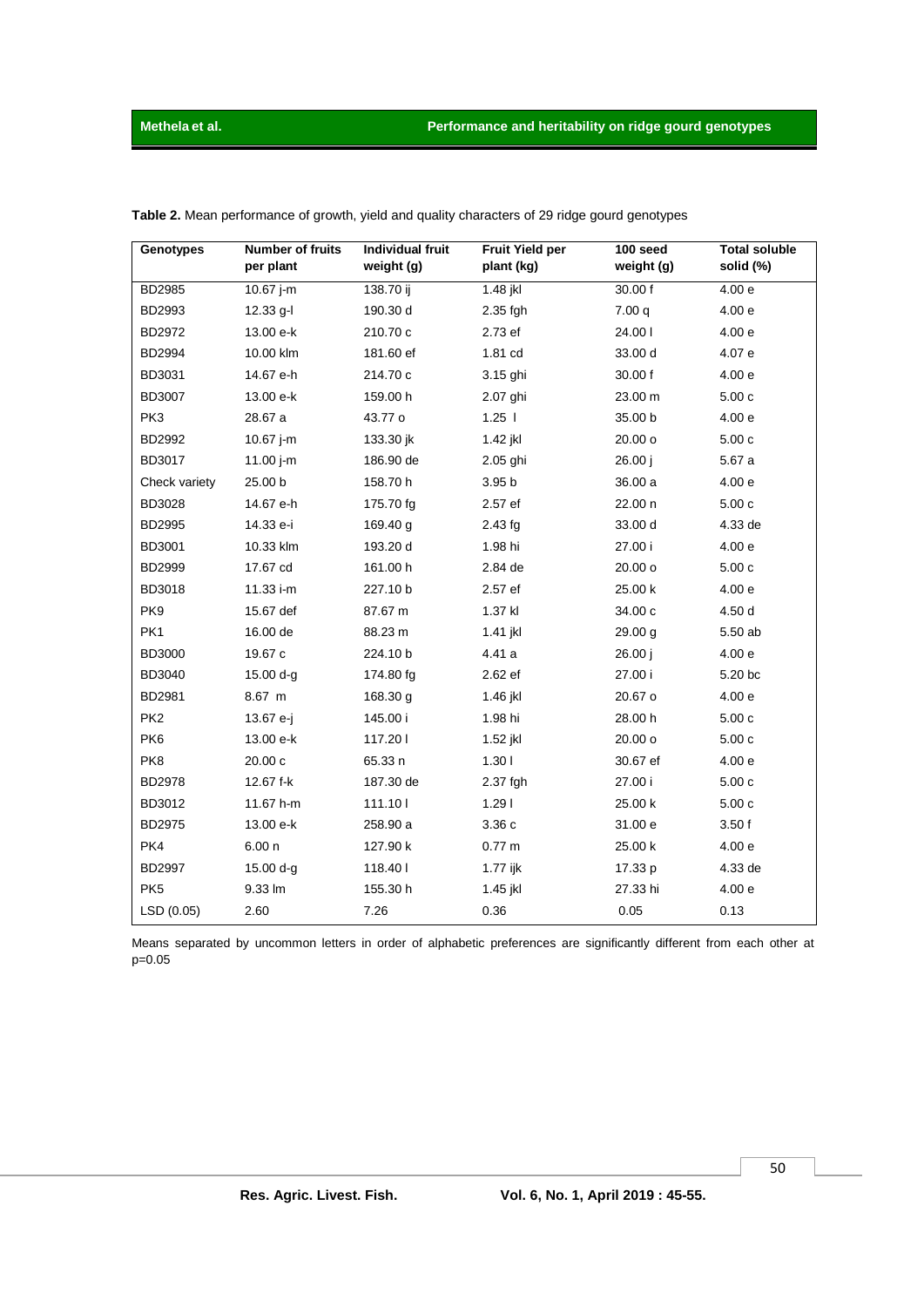| Sources of variation |                                      | <b>Replication</b> | Genotype   | Error  | <b>CV</b> |
|----------------------|--------------------------------------|--------------------|------------|--------|-----------|
| Df                   |                                      | $\mathbf{2}$       | 28         | 56     |           |
|                      | Plant height (cm)                    | 98.56              | 58174.65** | 12.83  | 0.50      |
| Mean sum of          | Days to first male flower            | 17.48              | 5.96 **    | 2.75   | 2.69      |
| squares of           | Days to first female flower          | 14.53              | $7.03**$   | 3.012  | 2.60      |
| characters           | Fruit length (cm)                    | 8.10               | 150.05 **  | 2.99   | 7.22      |
|                      | Fruit diameter (cm)                  | 0.05               | $0.46**$   | 0.10   | 6.85      |
|                      | Fruit thickness (cm)                 | 0.001              | $0.012**$  | 0.0003 | 5.10      |
|                      | Fruits per plant                     | 10.15              | 66.81**    | 2.52   | 11.32     |
|                      | Individual fruit weight (g)          | 90.36              | 7459.98**  | 19.70  | 2.81      |
|                      | Fruit yield (g plant <sup>-1</sup> ) | 0.16               | $2.18***$  | 0.05   | 10.44     |
|                      | 100 seed weight $(g)$                | 0.241              | 111.78**   | 0.22   | 1.78      |
|                      | Total soluble solid (TSS)            | 0.166              | $0.994**$  | 0.054  | 5.23      |

**Table 3.** Analysis of variance of 29 ridge gourd genotypes

\*Significant at 5% level of probability, \*\*Significant at 1% level of probability

### *Plant height, Days to 1st male and 1st female flowering*

It was revealed that phenotypic variation (194.10) was higher than the genotypic variance (193.27) for indicating minimum environmental influence on this characters which was supported by narrow difference between phenotypic (19.36%) and genotypic (19.35%) co-efficient of variation for plant height (Table 4). High heritability (99.93%) in plant height attached with high genetic advance (286.74%) and high genetic advance in percentage of mean (39.86). High estimate of heritability and high genetic advance were registered in plant height suggested that this character was predominantly controlled by environment with complex gene interaction.

It was revealed that phenotypic variation (3.82, 4.35) were higher than the genotypic variance (1.07, 1.34) for indicating high and moderate environmental influence which were supported by narrow difference between phenotypic (3.18%, 3.13%) and genotypic (1.07%, 1.73%) co-efficient of variation for days to 1<sup>st</sup> male flowering and 1<sup>st</sup> female flowering respectively (Table 4). Low heritability (28.01%) in days to 1<sup>st</sup> male flowering attached with moderate genetic advance (1.13%) and moderate genetic advance in percentage of mean (1.83). Again, Moderate heritability (30.78%) in days to first female flowering attached with moderate genetic advance (1.32%) and moderate genetic advance in percentage of mean (1.98). Moderate estimate of heritability and moderate genetic advance were registered in days to1st male flowering and first female flowering suggested that this character was predominantly controlled by environment with complex gene interaction.

#### *Fruit length, diameter and thickness*

From the data it was found that the fruit length in terms of phenotypic variation (52.01) were higher than the genotypic variance (49.02) for indicating low environmental influence on this character which was supported by narrow difference between phenotypic (30.09%) and genotypic (29.22%) co-efficient of variation (Table 4). Therefore, the breeder must have to simultaneous consideration of genetic work predicted environment for improving the trait. High heritability (94.25%) for fruit length was attached with high genetic advance (14%) and high genetic advance in percentage of mean (58.43). As this trait possessed high variation, it was potential for effective selection for further genetic improvement. Singh et al. (2002) recorded high heritability with high genetic advance for fruit length in ridge gourd. Devmore et al. (2010) reported that the nature and magnitude of genetic variability, heritability accompanied with genetic advance as percentage of mean for fruit length in ridge gourd. Gowda (2011) reported high PCV and GCV which were observed for the characters fruit length that indicates maximum variability and offers good scope for improvement by simple selection in ridge gourd.

51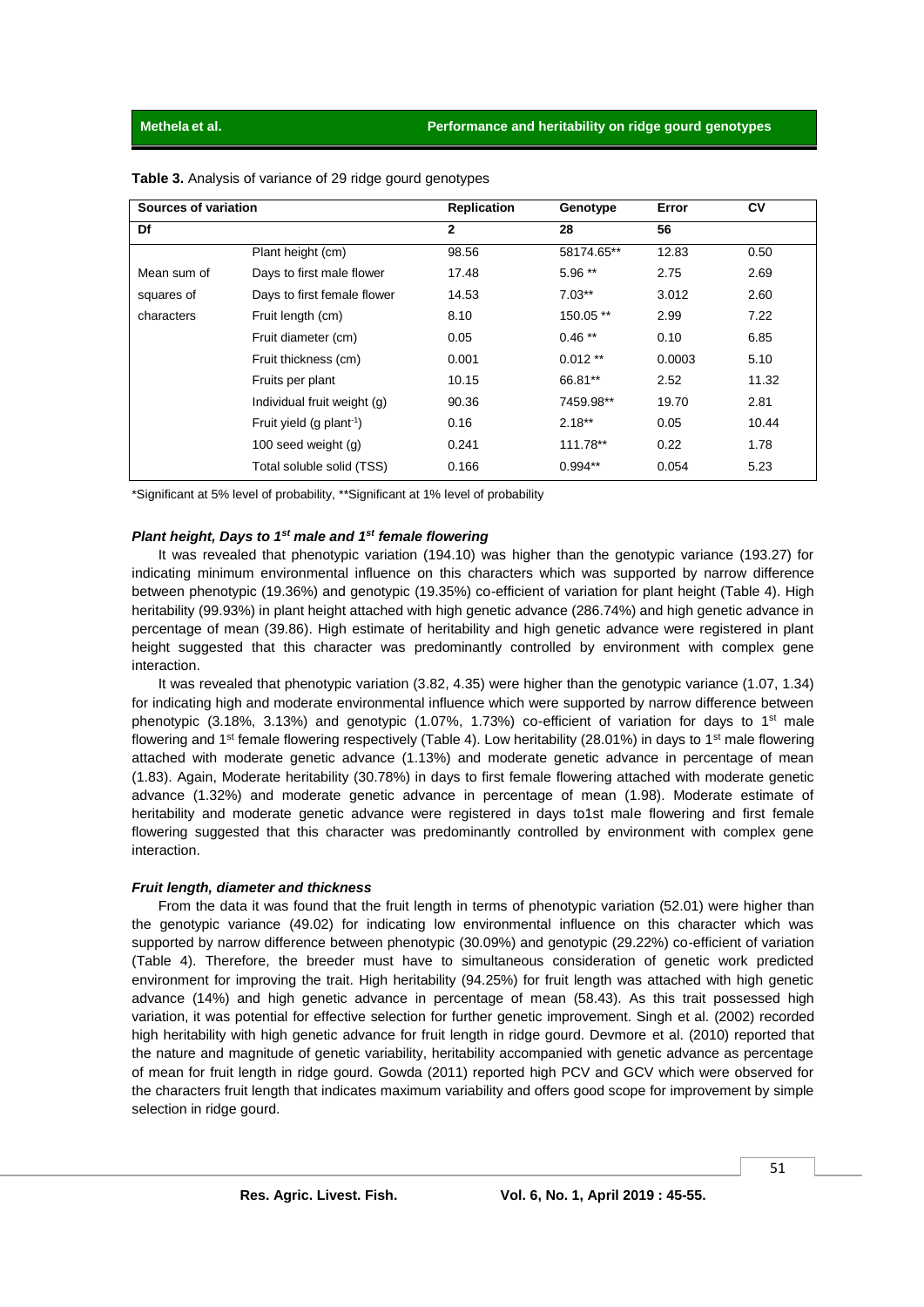Fruit diameter and thickness in respect of phenotypic variation (0.22, 0.00) were higher than the genotypic variance (0.12, 0.00) for indicating moderate and lowest environmental influence respectively which were supported by narrow difference between phenotypic (10.29%, 20.72%) and genotypic (7.60%, 19.97%) coefficient of variation (Table 4). That mean the very close to phenotypic and genotypic variance which indicated that environment had played a little role with little genetic variation among the germplasm of this trait i.e. environmental influence was minimum. Therefore, diameter and thickness of fruit were the inherent potential among 29 germplasm. Moderate heritability was found (54.55%) for diameter of fruit attached with lowest genetic advance (0.53%) and highest genetic advance in percentage of mean (11.57). On contrary, high heritability was found (92.86%) for thickness of fruit attached with lowest genetic advance (0.12%) and highest genetic advance in percentage of mean (39.64).

**Table 4.** Estimation of statistical and genetic parameters of yield and its contributing traits of 29 ridge gourd genotypes

| <b>Parameters</b> | <b>Plant</b> | Days to first | Days to first | <b>Fruit length</b> | <b>Fruit diameter</b> | <b>Fruit thickness</b> |
|-------------------|--------------|---------------|---------------|---------------------|-----------------------|------------------------|
|                   | height (cm)  | male flower   | female flower | (cm)                | (cm)                  | (cm)                   |
| Mean              | 719.43       | 61.55         | 66.73         | 23.96               | 4.56                  | 0.31                   |
| Max               | 988.30       | 64.33         | 70.33         | 42.07               | 5.20                  | 0.51                   |
| Min               | 492.00       | 59.33         | 64.67         | 8.73                | 3.43                  | 0.19                   |
| SD                | 139.25       | 1.41          | 1.53          | 7.07                | 0.39                  | 0.06                   |
| <b>MSS</b>        | 58174.65     | 5.96          | 7.03          | 150.05              | 0.46                  | 0.012                  |
| $\sigma^2$ e      | 12.83        | 2.75          | 3.012         | 2.99                | 0.1                   | 0.0003                 |
| CV (%)            | 0.5          | 2.69          | 2.6           | 7.22                | 6.85                  | 5.1                    |
| $\sigma^2 g$      | 193.27       | 1.07          | 1.34          | 49.02               | 0.12                  | 0.00                   |
| $\sigma^2 p$      | 194.10       | 3.82          | 4.35          | 52.01               | 0.22                  | 0.00                   |
| GCV (%)           | 19.35        | 1.68          | 1.73          | 29.22               | 7.60                  | 19.97                  |
| <b>PCV (%)</b>    | 19.36        | 3.18          | 3.13          | 30.09               | 10.29                 | 20.72                  |
| ECV (%)           | 0.50         | 2.69          | 2.60          | 7.22                | 6.94                  | 5.54                   |
| $h^2b(%)$         | 99.93        | 28.01         | 30.78         | 94.25               | 54.55                 | 92.86                  |
| GA (5%)           | 286.74       | 1.13          | 1.32          | 14.00               | 0.53                  | 0.12                   |
| <b>GAPM</b>       | 39.86        | 1.83          | 1.98          | 58.43               | 11.57                 | 39.64                  |

\*\*Significance at 1% level, MSS= Mean sum of square, CV (%) = Coefficient of variation,  $\sigma^2$ <sub>e</sub>= Environmental variance,  $\sigma^2$ g= Genotypic variance,  $\sigma_p^2$  = Phenotypic variance, GCV (%) = Genotypic coefficients of variations, PCV (%) = Phenotypic coefficients of variations, ECV (%) = Environmental coefficients of variations, h<sup>2</sup>b (%)=Heritability in broad sense, GA (5%)= Genetic advance and GAPM= Genetic advance as percent mean.

### *Number of fruits/plant, Individual fruit weight and Fruit yield/ plant*

It was revealed that number of fruits/plant in terms of phenotypic variation (23.95, 2499.79) was higher than the genotypic variance (21.43, 2480.09) for indicating low environmental influence on this characters which was supported by narrow difference between phenotypic (34.90%, 31.70%) and genotypic (33.01%, 31.58%) co-efficient of variation (Table 5). The difference between phenotypic and genotypic variation then was high indicated minimum influence of the environment for the expression of the characters. Therefore, the breeder must have to simultaneous consideration of genetic work predicted environment for improving the trait. High heritability was found (89.48%, 99.21%) for number of fruits/plant attached with high genetic advance (9.02%, 102.18%) and highest genetic advance in percentage of mean (64.32, 64.79).

In terms of fruit yield/plant the difference between phenotypic variation (0.76) and genotypic variance (0.81) was minimum for indicating minimum environmental influence on this characters which was supported by narrow difference between phenotypic (40.96%) and genotypic (39.59%) co-efficient of variation (Table 5). The difference between phenotypic and genotypic variation was minimum which indicated low influence of the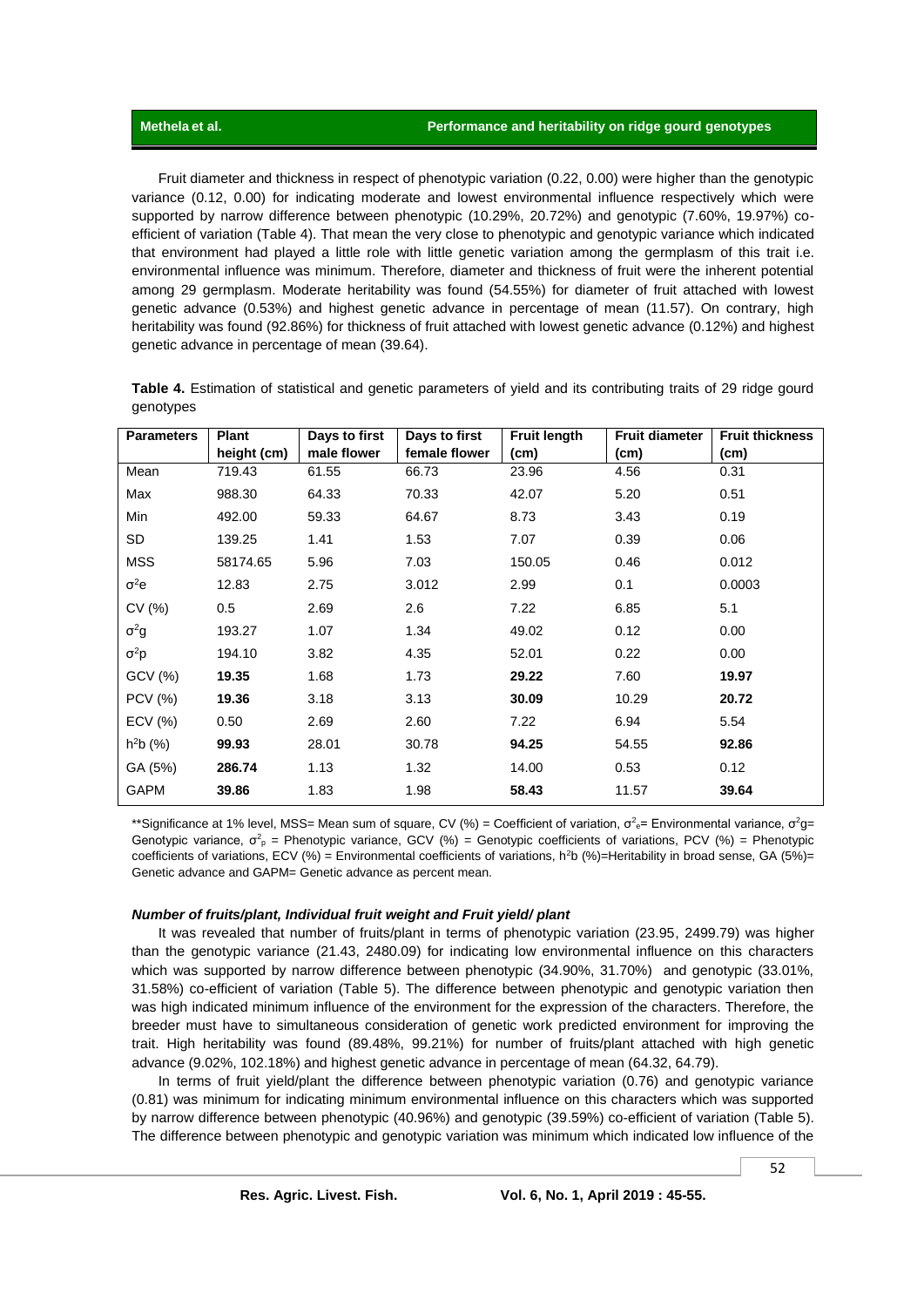environment for the expression of this character. Therefore, the breeder must have to consecutive consideration of genetic work predicted environment for improving the trait. High heritability was found (93.42%) for fruit yield/plant attached with low genetic advance (1.68%) and high genetic advance in percentage of mean (78.82).

As these traits possessed high variation, it was potential for effective selection for further genetic improvement. Singh *et al*. (2002), Gautham et al. (2004) recorded high heritability with high genetic advance for fruits/plant, individual fruit weight and Fruit yield/ plant. Gowda (2011) reported high PCV and GCV which were observed for the characters number of fruits/plant, individual fruit weight and Fruit yield/ plant that indicated maximum variability and offers good scope for improvement by simple selection in ridge gourd. The high heritability estimate coupled with high expected genetic advance for this trait indicated the importance of both additive and non-additive gene effects for controlling the character is very high.

### *Weight of 100 seeds and TSS*

Weight of 100 seeds and TSS in terms of phenotypic variation (37.41, 0.37) were higher than the genotypic variance (37.19, 0.37) for indicating low environmental influence on this characters which was supported by narrow difference between phenotypic (23.37%, 13.61%) and genotypic (23.19%, 12.57%) coefficient of variation (Table 5). The difference between phenotypic and genotypic variation then was indicated low influence of the environment for the expression of the traits. Therefore, the breeder must have to synchronize consideration of genetic work predicted environment for improving the trait. High heritability were found (99.41%, 85.30%) for weight of 100 seeds and TSS, attached with high genetic advance (12.53%) and with low genetic advance (1.06%), respectively and high genetic advance in percentage of mean (47.86, 23.92). As this trait possessed high variation, it was potential for effective selection for further genetic improvement. Singh et al. (2002) recorded high heritability with high genetic advance for 100-seed weight.

| <b>Parameters</b> | Number of<br>fruits per | <b>Individual fruit</b><br>weight (g) | <b>Fruit Yield per</b><br>plant (kg) | 100 seed<br>weight (g) | <b>Total soluble</b><br>solid (%) |
|-------------------|-------------------------|---------------------------------------|--------------------------------------|------------------------|-----------------------------------|
| Mean              | plant<br>14.02          | 157.71                                | 2.13                                 | 26.17                  | 4.45                              |
|                   |                         |                                       |                                      |                        |                                   |
| Max               | 28.67                   | 258.90                                | 4.41                                 | 36.00                  | 5.67                              |
| Min               | 6.00                    | 43.77                                 | 0.77                                 | 7.00                   | 3.50                              |
| SD                | 4.72                    | 49.87                                 | 0.85                                 | 6.10                   | 0.58                              |
| <b>MSS</b>        | 66.81                   | 7459.98                               | 2.18                                 | 111.78                 | 0.994                             |
| $\sigma^2$ e      | 2.52                    | 19.7                                  | 0.05                                 | 0.22                   | 0.054                             |
| CV(%)             | 11.32                   | 2.81                                  | 10.44                                | 1.78                   | 5.23                              |
| $\sigma^2 g$      | 21.43                   | 2480.09                               | 0.71                                 | 37.19                  | 0.31                              |
| $\sigma^2 p$      | 23.95                   | 2499.79                               | 0.76                                 | 37.41                  | 0.37                              |
| GCV(%)            | 33.01                   | 31.58                                 | 39.59                                | 23.30                  | 12.57                             |
| <b>PCV</b> (%)    | 34.90                   | 31.70                                 | 40.96                                | 23.37                  | 13.61                             |
| ECV(%)            | 11.32                   | 2.81                                  | 10.50                                | 1.79                   | 5.22                              |
| $h^2b(%)$         | 89.48                   | 99.21                                 | 93.42                                | 99.41                  | 85.30                             |
| GA (5%)           | 9.02                    | 102.18                                | 1.68                                 | 12.53                  | 1.06                              |
| <b>GAPM</b>       | 64.32                   | 64.79                                 | 78.82                                | 47.86                  | 23.92                             |

**Table 5.** Estimation of statistical and genetic parameters of yield and its contributing traits of 29 ridge gourd genotypes

\*\*Significance at 1% level, MSS= Mean sum of square, CV (%) = Coefficient of variation,  $\sigma^2$ <sub>e</sub>= Environmental variance,  $\sigma^2$ g= Genotypic variance,  $\sigma_p^2$  = Phenotypic variance, GCV (%) = Genotypic coefficients of variations, PCV (%) = Phenotypic coefficients of variations, ECV (%) = Environmental coefficients of variations, h<sup>2</sup>b (%)=Heritability in broad sense, GA (5%)= Genetic advance and GAPM= Genetic advance as percent mean.

53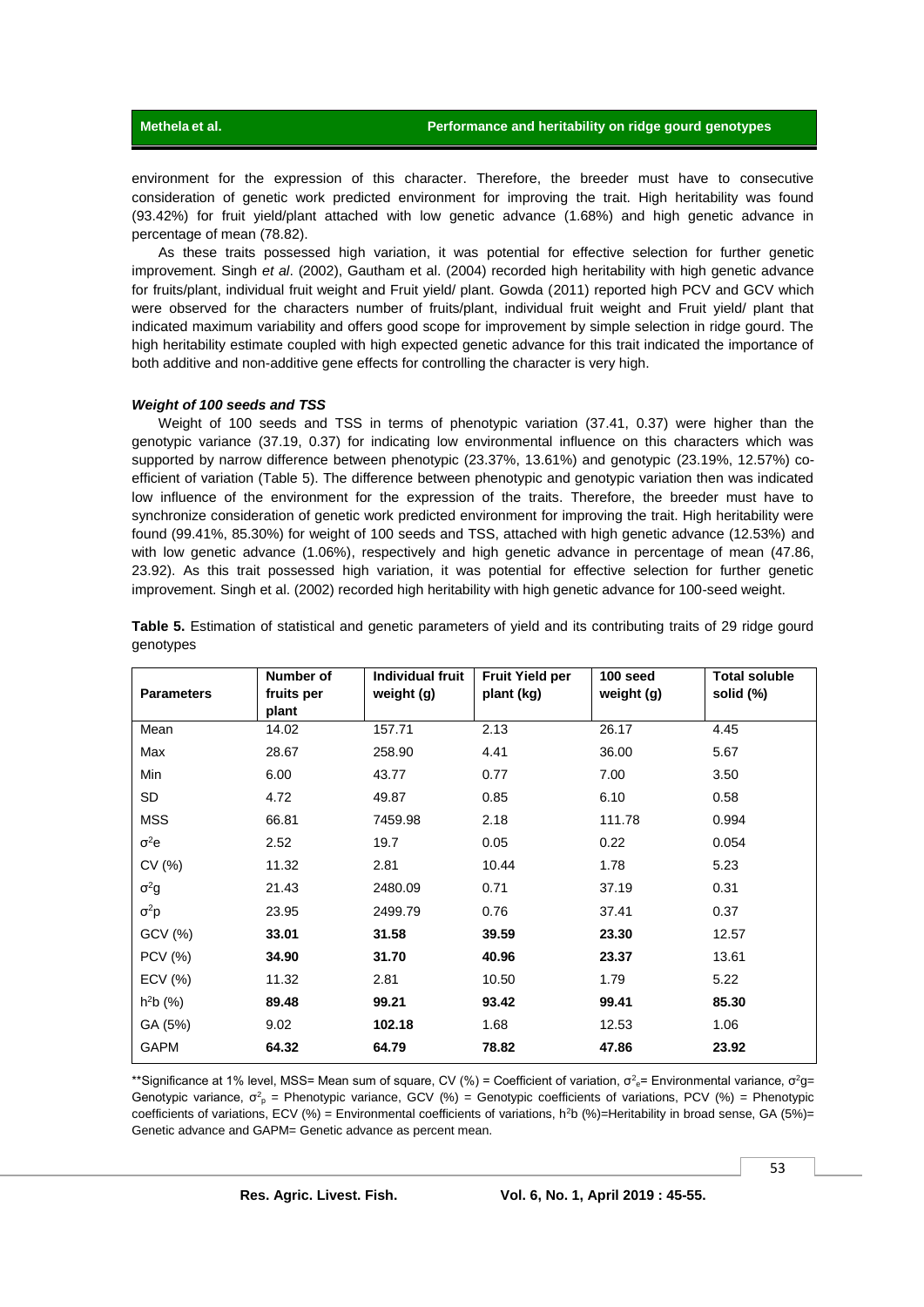$h^2$  (b.s) is a convenient expression of phenotypic value which serves as a guide for the breeding value of any parent. For improvement of desirable characters, heritability estimate is very essential to assess the relative effect of genotype and environment on a character in order to predict the extent of possible improvement. Therefore, heritability is one of the major indicators of response to selection for a successful breeding program. The heritability estimates above 60% are considered as high, 30% to 60% are moderate and below 30% as poor (Robinson, 1949).Estimation of selection parameters (Table 4-5) revealed that there was a wide range of genotypic and phenotypic variances. Genotypic variance ranged from 12.83 (plant height) to 0.01 (fruit diameter) and phenotypic variance ranged from 193.27 (plant height) to 0.12 (fruit diameter). Comstock and Moll (1963) reported that the more diverse the environmental population the smaller the estimates of genetic variance which supports the present results of low estimates of genetic variance. The knowledge of the genotypic and phenotypic variances for each character is necessary to construct a definite selection index (Sprague, 1966). As for as the broad sense heritability estimates are concerned, plant height, internode length (cm), fruit length (cm), thickness (cm), number of fruit per plant, individual fruit weight (g), fruit yield per plant (kg), 100 seed weight (g) and total soluble solid (%) were highly heritable, whereas, days to first female flower and fruit diameter were moderate in heritability. Days to first male flower showed low heritability. The presence of non-allelic interaction played a major role in decreasing  $h^2$  estimates for these traits.

### **CONCLUSION**

The genetic variability studies revealed that the material used in present investigation possessed variability which provides scope for selection by breeder. The genotype BD2975 showed the highest performance in fruit length (42.05cm) and weight of fruits (258.90g). While the genotype PK3 showed the highest performance in number of fruits per plant (28.67). Wider genetic variability was observed for plant height, fruit length, individual fruit weight and 100 seed weight. This indicated ample scope for genetic improvement of these traits through hybridization and subsequent directional selection. Of eleven traits, eight showed high heritability (over 80%). The highest genotypic and phenotypic coefficients were recorded in the parameter fruit yield per plant (39.59% and 40.96%).High PCV, GCV, heritability, genetic advance were observed for plant height, fruit length, thickness, fruit numbers/plant, individual fruit weight, yield/plant 100 seed weight and TSS indicating that these characters were least influenced by the environmental effect and were effectively transmitted to progeny.

### **ACKNOWLEDGEMNT**

The author is thankful to PGRC, BARI, Gazipur and RHRS, Patuakhali for providing quality ridge gourd seeds.

### **REFERENCES**

- 1. Bretting PK and Widrlechner MP, 1995. Genetic marker and horticultural germplasm management. Horticultural Science, 30: 1349-1356.
- 2. Burton GW, 1952. Quantitative inheritance in grass pea. Proceedings of the 6th International Grassland Congress, 1: 277-283.
- 3. Choudhary B R, Pandey S, Singh PK, Singh R, Rai M, 2010. High-yielding satputia. Indian Council of Agricultural Research News (July-September), 16(1): 10.
- 4. Comstock RE, Moll RH, 1963. Genotype-environment interactions. pp. 164-196. In: W.D. Hansen and H.F. Robinson (ed) Statistical genetics and Plant Breeding. National Acad. Sci. Washington, D.C., 4, 392-394.